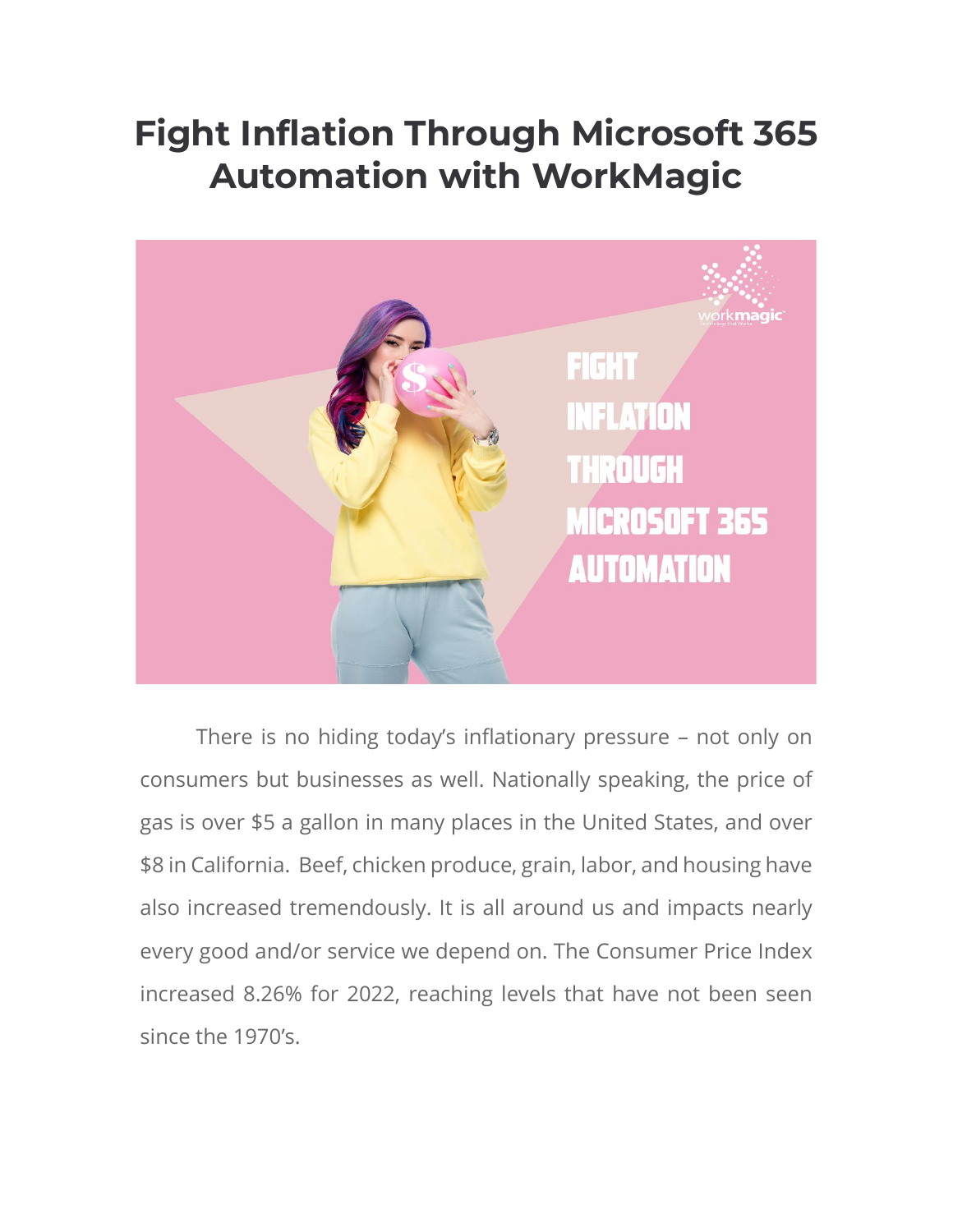If we are willing to learn from history, we can look at the response in the past, and apply this to today. In this article, we'll show you some ways that your business can help fight inflation through Microsoft 365 automation.

## **Lessons From the Past**

While there are lots of memories from dealing with inflation in the 70's that are painful, such as high mortgage rates and the energy crisis, there are others that are empowering lessons. Let's take automobiles for example. Prior to the 1970's, high powered cars were the ride of choice from Camaro's to Corvettes. That all shifted to favor more fuel-efficient transportation such as the VW Van. The "Vagon" got better gas mileage than the American 'power cars', and cost under \$5k new, and still got you around on an affordable vacation. This



change became a source of identity and liberation for a large percentage of the population. It wasn't a feeling of sacrifice, but rather pride in frugality.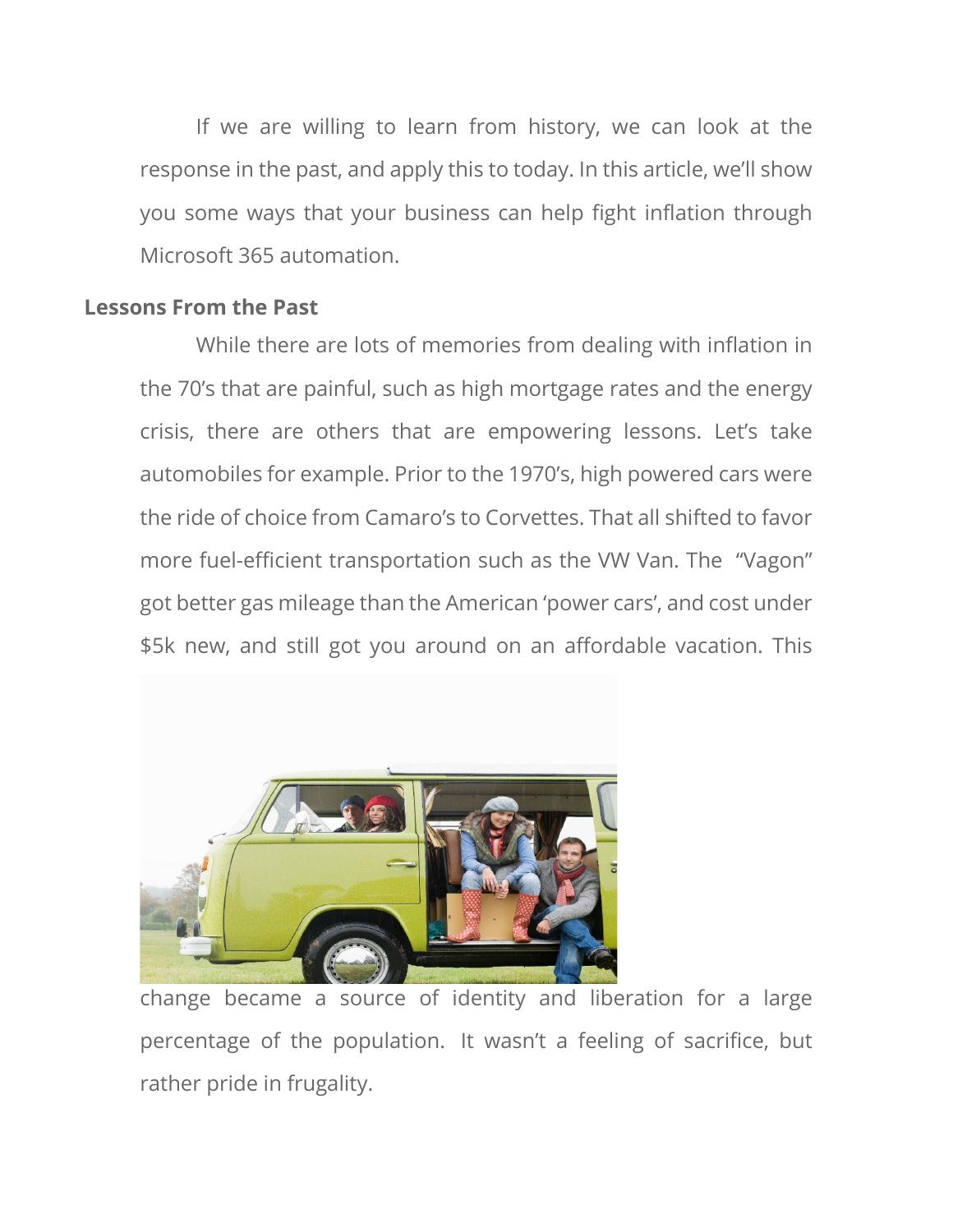#### **2022 Answers**

Fast forward to today when we are presented with some similar challenges. How do we respond? Being that this article is being written by a business technology company, efficiency is the name of the game. We need to do more with less through the WorkMagic term – "**[automation](https://www.workmagic.com/services/artificial-intelligence/)**" using A.I.



If employees are hard to find, and wages are through the roof, now is the time to do more with what we have? This is where WorkMagic & Microsoft 365 comes into play. Not only do most of us already have a 365 subscription, but the 365 offers endless opportunities for business process automation and efficiencies. This is the home that provides the framework for some of WorkMagic's successes.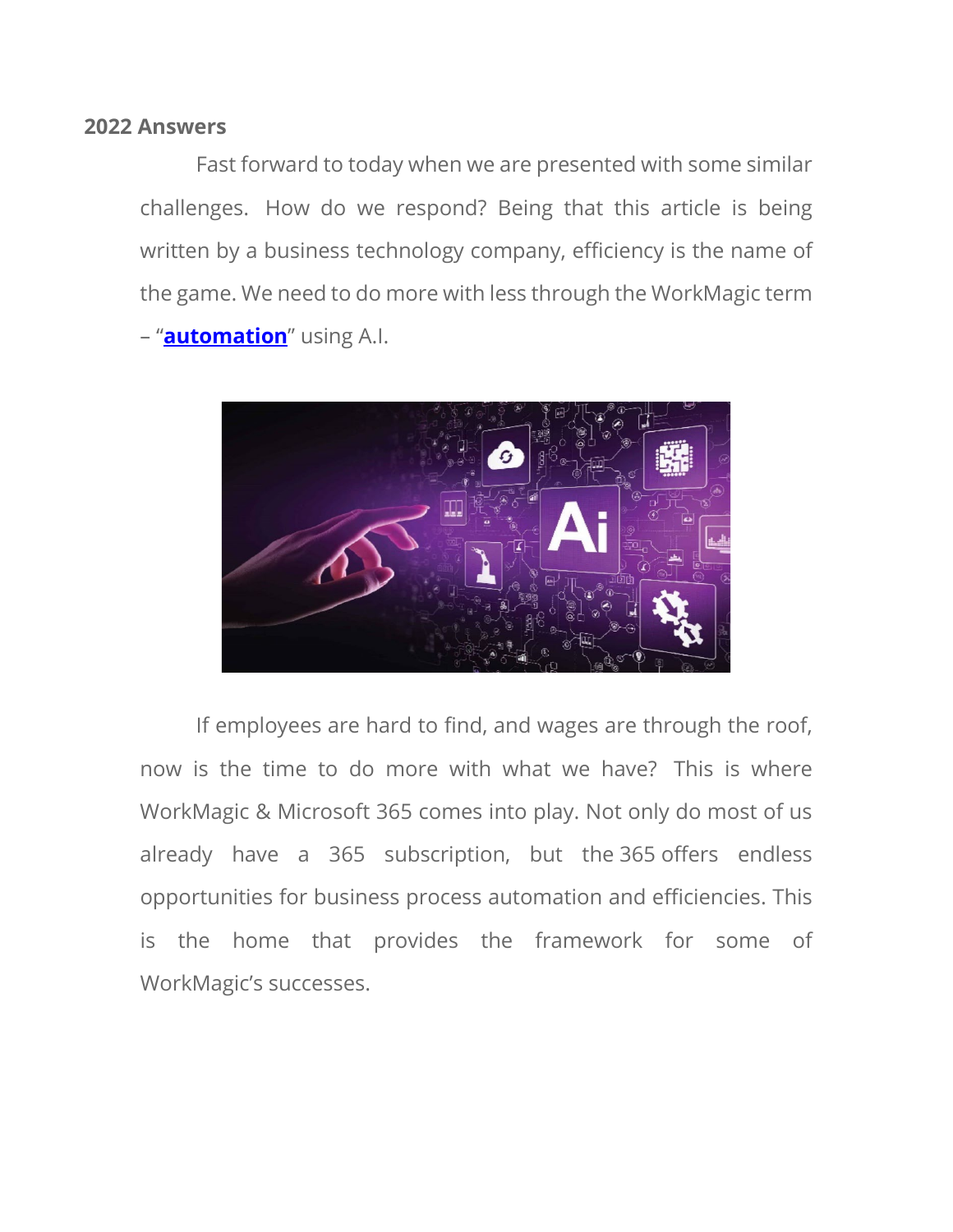# **WorkMagic and Microsoft 365**



WorkMagic services leverage Microsoft 365 including Dynamics, SharePoint, Power Automate, Power Apps, and Power BI. We offer various solutions, by way of example - covering Customer and Vendor Portals, AP Invoice Automation, Employee Expense Management, and Bots.

## **Client and Vendor Portal**

Do you want to save money from your Clients and vendors calling, emailing, and tying up support resources to get information?

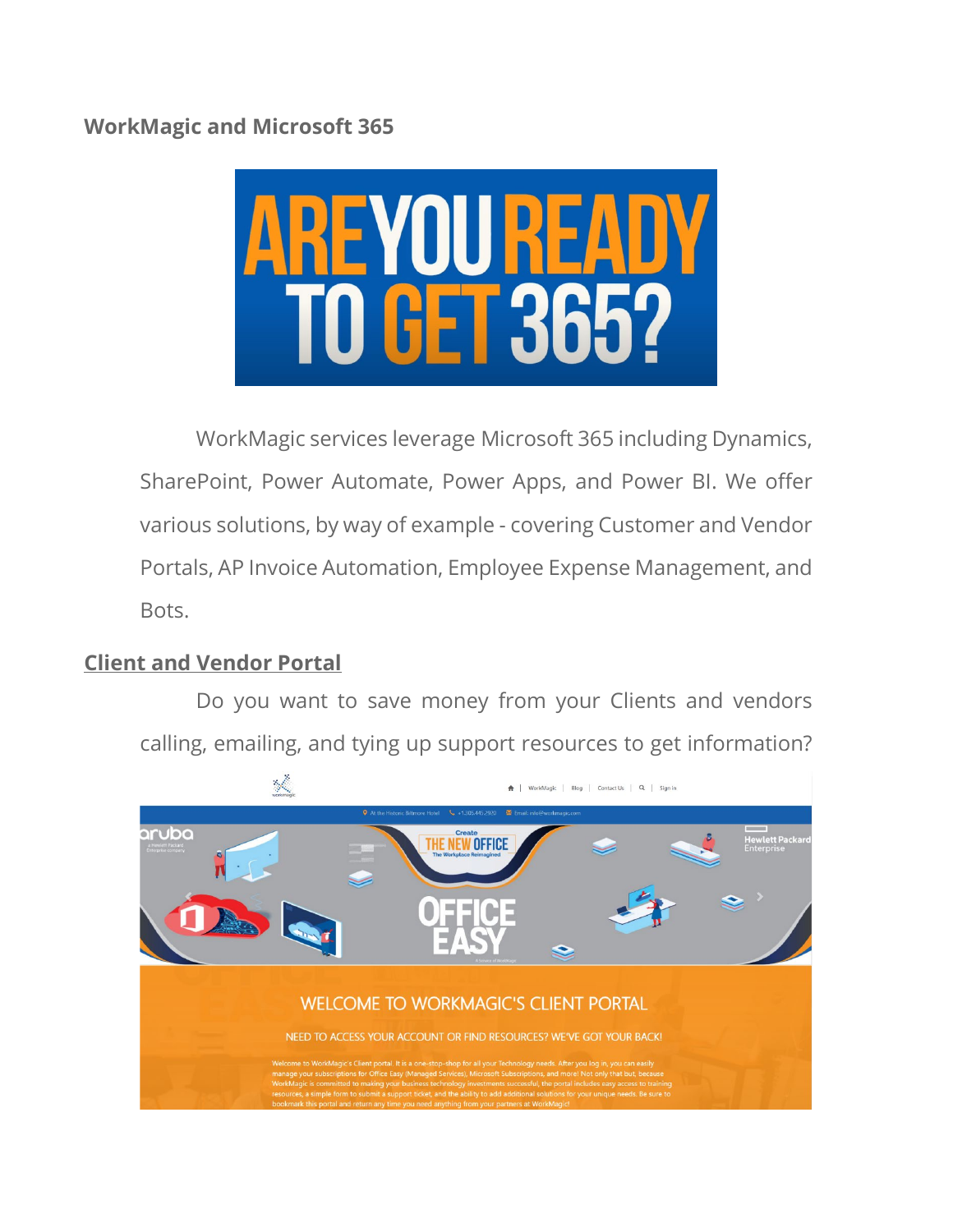WorkMagic provides a 24/7 self-service SharePoint portal or Dynamics 365. Automate time-consuming business processes such as contract renewal, vendor onboarding, and RFP management.

#### **AP Invoice Automation**

Still receiving paper invoices, manually coding, obtaining approval with email, and hand typing into your ERP or accounting system for payment? WorkMagic's AP invoice automation uses Dynamics 365, SharePoint document storage, and, Power Automate workflows to digitally receive and process vendor invoices.

#### **Employee Expense Management**

Are your employees filling out an Excel template for detailing their expenses, and attaching receipts to email to seek reimbursement for their travel or home office expenses?



WorkMagic leverages Dynamics 365, Power Apps, A.I., and Power Automate workflows to capture, code, and route employee out-of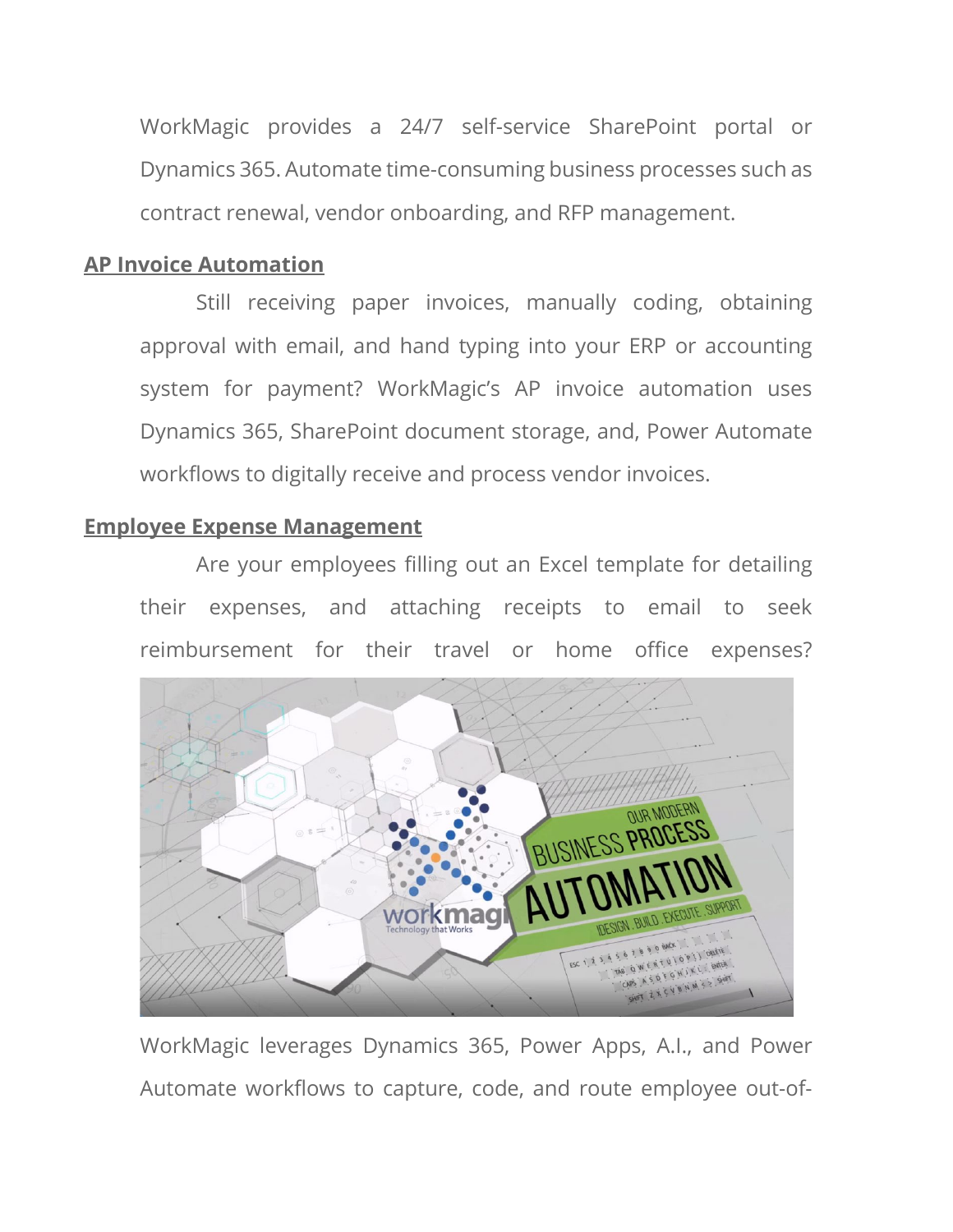pocket and corporate credit card expenditures for financial coding and reimbursement.

## **AI bots are the only logical path forward and More**

For WorkMagic, the future of communication is bots. The company believes that artificial intelligence will eventually change the way we connect with people, businesses, and our computers. Bots to order pizza, help with your kids' homework, schedule hotel reservations, these seemingly simple tasks will fall to an army of bots in our phones and computers and chat systems, personal assistants powered by AI, combing through data and applying logic and executing tasks based on our needs.